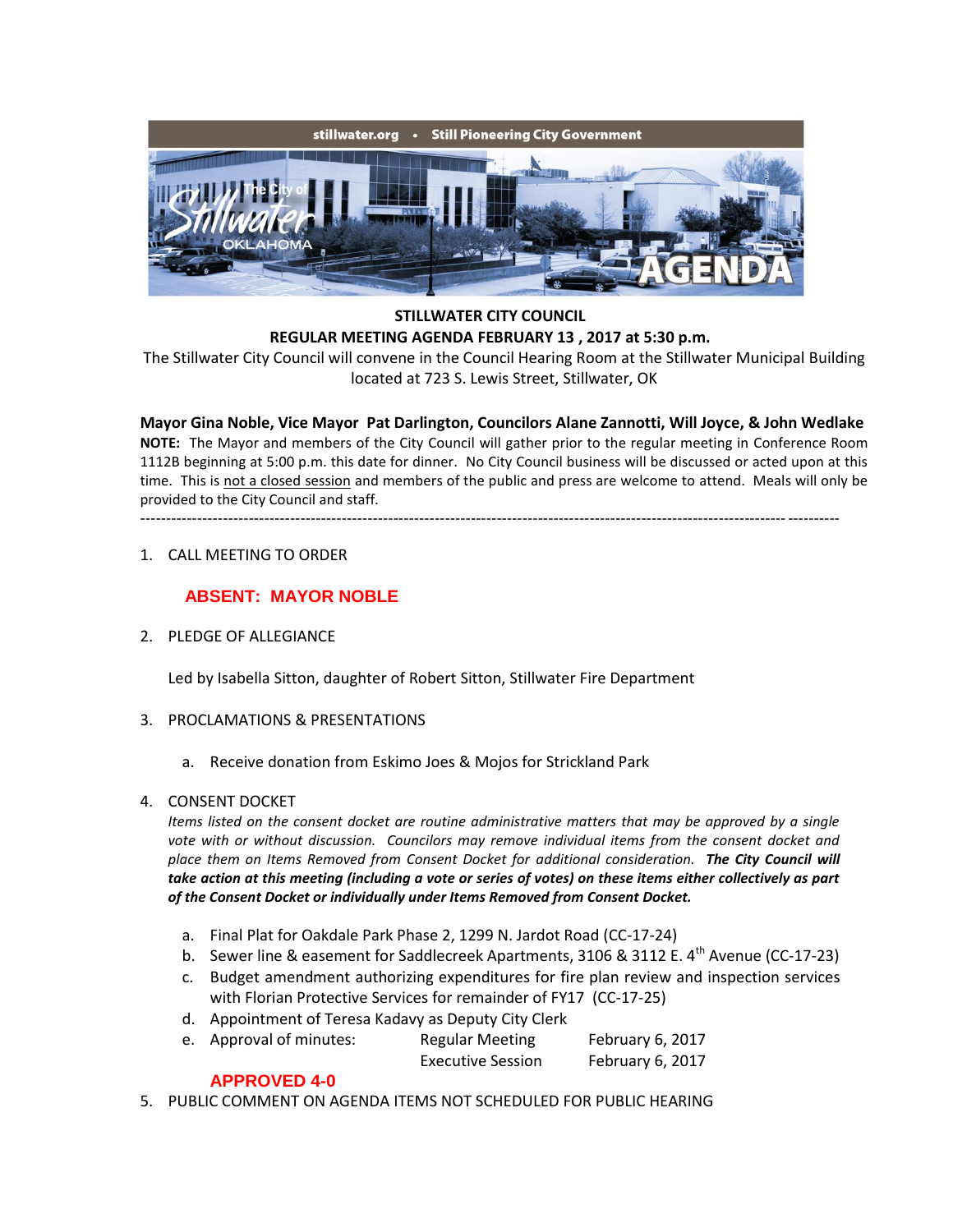*The City Council will hear comments on agenda items not scheduled for public hearing from speakers*  who have submitted a written request in accordance with Sec. 2-25, Stillwater City Code. General *information regarding communication with the City Council in this manner is found on the reverse side of the agenda.*

- 6. ITEMS REMOVED FROM CONSENT DOCKET
- 7. GENERAL ORDERS

*The City Council will discuss and take action at this meeting (including a vote or series of votes) on*  each item listed under General Orders unless the agenda entry specifically states that no action will *be taken.*

a. Sole source purchase with Infrastructure Management Services for an updated inventory and condition assessment for the City's computerized pavement management system (CC-17-22)

**APPROVED 4-0**

8. ORDINANCES

*The City Council will discuss and take action at this meeting (including a vote or series of votes) on each item listed under Ordinances unless the agenda entry specifically states that no action will be taken.*

First Reading

- a. ORDINANCE NO. 3359: AN ORDINANCE CLOSING A GENERAL UTILITY EASEMENT AT PROPERTY ADDRESSED AS 420 AND 502 SOUTH BLAKELY STREET **ADVANCED 4-0**
- 9. REPORTS FROM OFFICERS & BOARDS

*Announcements and remarks about matters of general interest may be made by Councilors, the City Manager, or the City Attorney at this time. Items of City business that may require discussion or action (including a vote or series of votes) are listed below.*

- a. Miscellaneous items from the City Attorney
- b. Miscellaneous items from the City Manager
- c. Miscellaneous items from the City Council
	- i) Discussion about scheduling items for upcoming meetings
- 10. QUESTIONS & INQUIRIES
- 11. ADJOURN

## **APPROVED 4-0**

*NOTE: City Council, Stillwater Utilities Authority, and Stillwater Economic Development Authority meetings are televised on AT&T U-verse channel 99 and Suddenlink channel 14. The City Council & Stillwater Utilities Authority agendas and most reports are accessible to the public on the internet at [stillwater.org](http://www.stillwater.org/) on Wednesday afternoons prior to the Monday evening meeting.*

*The City of Stillwater encourages participation from all its citizens. If participation at any public meeting is not possible due to a disability, please notify the City Manager's office at least 48 hours prior to the meeting by calling 405.742.8209.*